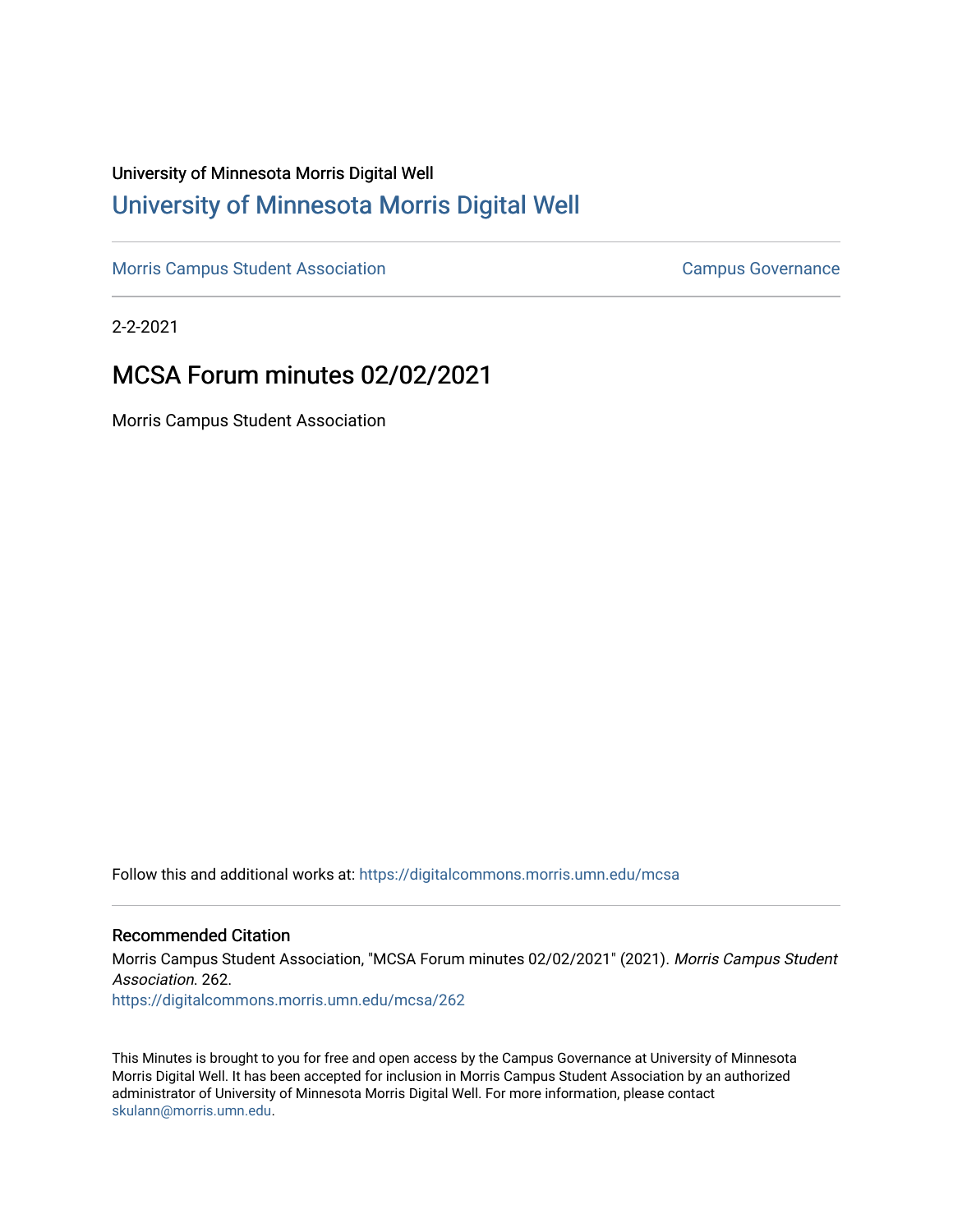## *Morris Campus Student Association* University of Minnesota - Morris Morris, Minnesota 56267

| Memo to:     | <b>MCSA Forum Members</b>                    |
|--------------|----------------------------------------------|
| <i>From:</i> | <b>MCSA Executive Committee</b>              |
| Subject:     | Forum Agenda for Monday, February 2nd, 2021. |

The Forum will meet on Monday at 6:00 pm on Zoom. Zoom link: [z.umn.edu/MCSAForum.](http://z.umn.edu/MCSAForum) Please mute yourself when not speaking or voting.

*Reminder that only current voting members are allowed to vote, make motions, and make seconds. However, all are encouraged to participate in discussions. Click [here](https://docs.google.com/spreadsheets/d/1-st7JfMMFnw4p4kBLKYW9B_Ye_wm5livGqMs3kvVPlA/edit?usp=sharing) to check your voting eligibility in Forum.*

*MCSA core documents like the Constitution, Bylaws, and guide to Robert's Rules can be found [here.](https://drive.google.com/drive/folders/1TIMThwj04feIUKbJOUHqFjpxSo5d_3_W?usp=sharing)*

This forum meeting was called to order at 6:02

#### **I. Open Forum**

### **II. For Action: Approve Agenda**

- 1.) Dylan Young
- 2.) Sierra Brown

### **III. For Action: [Approve](https://docs.google.com/document/d/1JM0-it0yI0M3vR8HaKKswPT6DLIY7oQd4toaOYVAtPk/edit?usp=sharing) Minutes 01.25.21**

1.) Cole Maxwell

2.)

## **IV. Committee Reports**

### **MCSA Committees**

Academic Affairs- Will be going over some emails Janet Erickson has sent out

Campus Relations- The Prairie Gala Festival

Resources and Operations- Tech-Fee

Student Services- Sexual harassment and reporting system reccomendations

Executive Committee- Continuing to discuss several different initiatives

First-Year Councilcenter- Will be meeting today

#### **Campus Assembly Committees**

Consultative

Curriculum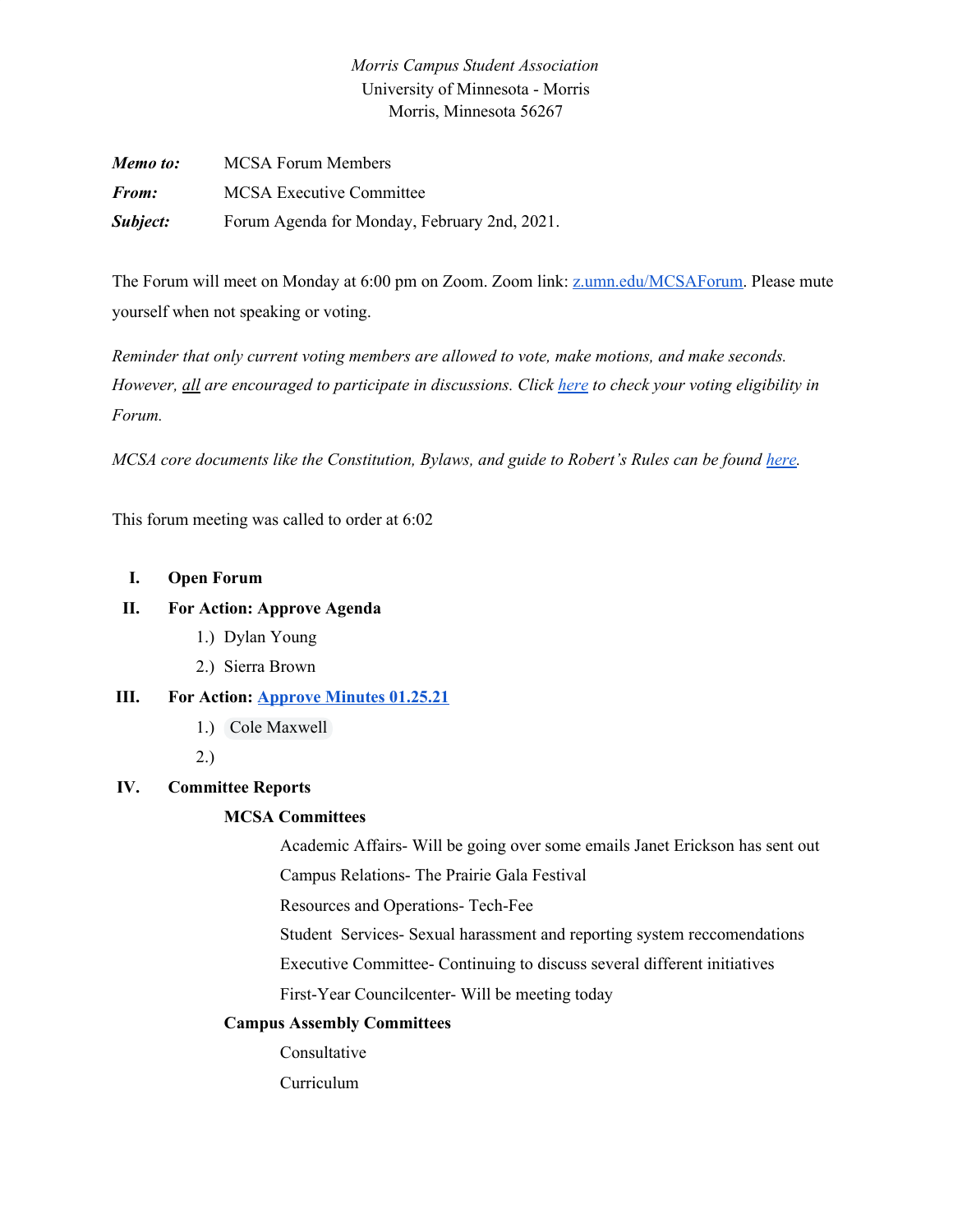*Morris Campus Student Association* University of Minnesota - Morris Morris, Minnesota 56267 Equity and Diversity Finance Membership Planning Scholastic Steering Student Affairs

#### **V. Organization Reports**

**BSU** 

CNIA

MoQSIE- Kara Black is stepping down as MCSA representative due to scheduling conflicts. Rylie Buchanan will be an acting representative for the time being. InterVarsity KUMM- Is updating their sound system

SDS

#### **VI. Old Business**

For Information:

Vice President Scovil went over some open positions with Mcsa and the student government. President Rosemark also went over some of the open positions.

- 1) Sign up for a position in the University Senate
	- a) Committee on Educational Policy [\(SCEP\)](https://usenate.umn.edu/committees/senate-committee-educational-policy-scep)
	- b) Committee on Faculty Affairs ([SCFA](https://usenate.umn.edu/committees/senate-committee-faculty-affairs-scfa))
	- c) Committee on Finance and Planning ([SCFP\)](https://usenate.umn.edu/committees/senate-committee-finance-and-planning-scfp)
	- d) Committee on Student Affairs ([SCSA](https://usenate.umn.edu/committees/senate-committee-student-affairs-scsa))
	- e) Campus Safety [Committee](https://drive.google.com/file/d/1q5PXnZGUH5w49TV_gVqF6aa7O0R5TDNC/view)
- 2) Committee [Sign](https://docs.google.com/spreadsheets/d/1-st7JfMMFnw4p4kBLKYW9B_Ye_wm5livGqMs3kvVPlA/edit#gid=920111271&range=4:4) Up presented by *President Rosemark*
	- a) Campus Assembly Committees
	- b) MCSA Committees
	- c) APAS and Schedule Builder
- 3) S/N update

#### **VII. New Business**